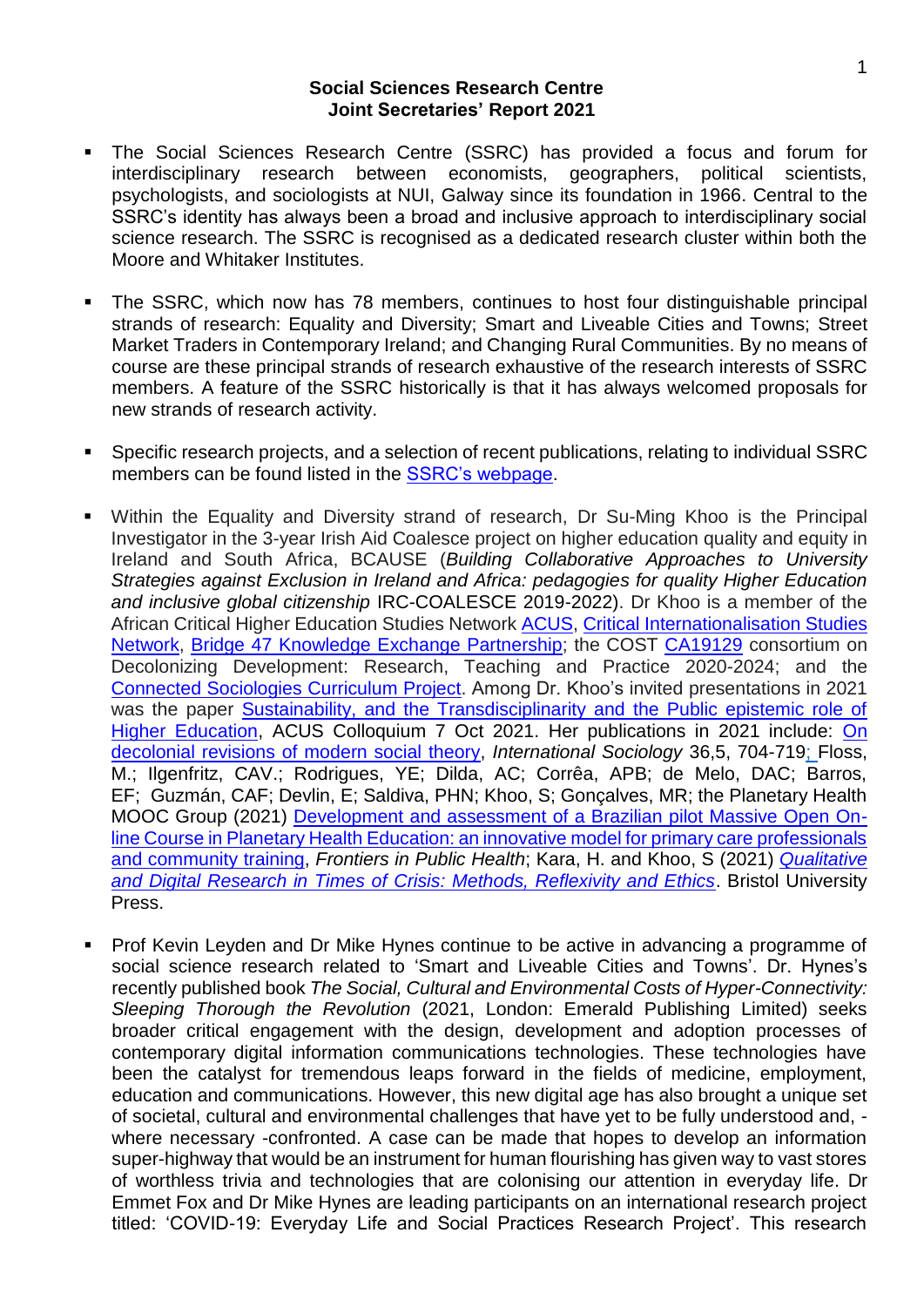project is providing a theoretically informed empirical analysis of the impact of the COVID 19 pandemic on the everyday lives of individuals around the world. Making use of a crosscultural social practice framework, the project team seek to analyse the impact of the crisis on citizens' everyday consumption practices across diverse contexts spanning Europe, the USA, Asia and Australia.

- Dr. Mike Hynes's and Dr. Tony Varley's study of the St Nicholas Street Market located in the centre of Galway City, and whose origins go back to medieval time, has continued in 2021. A central aim of this research (located within the 'Street Traders in Contemporary Ireland' research strand) is to reconstruct how the market's traders and customers view the market functioning as a social institution. To this end, the views of the present-day traders and some visiting customers were surveyed before the onset of the COVID 19 Pandemic. Based on this research it is planned to produce an SSRC working paper in 2022. How the market has gone in the space of four decades from being a farmers' market to being a cosmopolitan market was the subject of a paper delivered on-line at the Sociological Association of Ireland's annual conference held in early May 2021. Dr. Varley also appeared in Dawid Piotr Szlaga's documentary film 'Stories from the Galway Market' released in the spring of 2021.
- Within the Changing Rural Communities strand of research Dr. Gerard Moran has co-edited a collection of essays, *Heroes of the Great Famine*, with Christine Kinealy and Jason King (Cork University Press). He has also published two academic articles: 'Marriage and the Famine Irish in Five Points New York in the 1850s' in *New Hibernia Review* (Autumn, 2021) and the 'Famine Crisis in the West of Ireland, 1879-82' in the *Journal of the Galway Archaeological and Historical Society*. An essay on 'Uncovering the Irish Famine Orphans in Canada' also appeared in *The Historian as the Detective: Essays in Honour of Raymond Gillespie* (Four Courts Press), edited by Terence Dooley, Marian Lyons and Salvador Ryan. In September 2021 Dr Mícheál Ó Fathartaigh's monograph, *Developing Rural Ireland: A history of the Irish agricultural advisory services,* was published by Wordwell Books. The book's 13 chapters offer a pioneering study of state intervention in Ireland (in the form of the agricultural advisory service) and the impact of the work of the advisors (male and female) in the shaping of rural Ireland over the course of the last century and the first decades of the present one. On foot of this publication (and *Birth of a State: the Anglo-Irish Treaty*, a book co-authored with Liam Weeks and published by Irish Academic Press in October). Dr Ó Fathartaigh has had articles published widely in the national, vocational and local press, and has appeared on local, national and international radio, as well as on RTÉ. During the past year Dr Tony Varley has devoted time to co-editing a book ('Inside Rural Ireland: Power and Change since Independence') that has grown out of a conference – held on campus in June 2018 – to mark the James Hardiman Library's acquisition of the Muintir na Tíre archive.
- As was the case for much of 2020 the five desks available in the SSRC's rooms in St. Declan's, Distillery Road, were inaccessible for long periods in 2021 as a result of restrictions relating to the public health emergency. Among the scholars to use the SSRC's facilities in St. Declan's when they were accessible were Dr Mike Hynes, Dr Tony Varley, and Dr Niloufar Omidi. During the early autumn months of 2021 the SSRC hosted two visiting students under the new Erasmus mentorship scheme, Thea Otte from HW-Fulda (Undergraduate) and Sonia Raguso from the University of Bologna (Postgraduate), with Dr Su-Ming Khoo serving as principal mentor and Dr Mike Hynes as an additional mentor.
- The SSRC webpage, designed and maintained by Dr Mike Hynes and launched in 2016, has continued to be developed and to attract considerable attention in 2019. Since January 2021, **12,411 'unique'** or different visitors have visited the webpage and over **109,325 pages** were examined. In all, the webpage has attracted **231,911 'hits' in** the current year. Dr Hynes also maintains the SSRC's active twitter account that currently has **1,295 followers**.